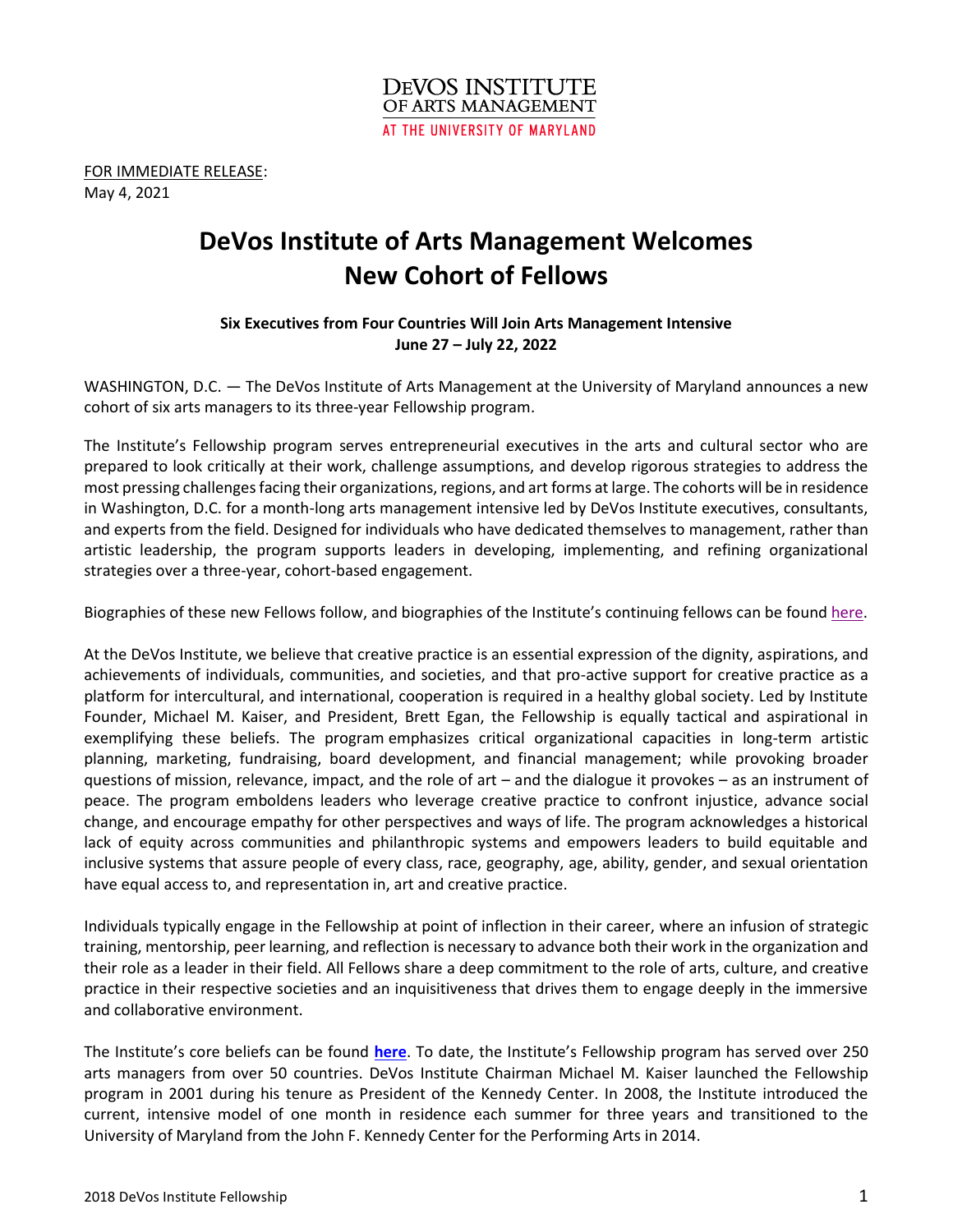The DeVos Institute's Fellowship program is made possible with the support of the University of Maryland.

#### **About the DeVos Institute of Arts Management**

The DeVos Institute of Arts Management provides training, consultation, and implementation support for arts managers and their boards.

It operates on the premise that while much is spent to train artists, too little is spent to support the managers and boards who keep those artists at work.

At the same time, rapid changes in technology, demographics, government policy, and the economy have complicated the job of the manager and volunteer trustees. These changes continue to accelerate.

Organizations that have mastered these trends are flourishing—even leveraging them to their advantage.

For those that have not, however, the sense that "something's not quite right" can seem unshakable. For too many, these changes have led to less art, decreased visibility, diminished relevance—even financial collapse.

These challenges inform our approach. Never has the need to balance best practices and new approaches been so urgent.

Institute leadership and consultants—all arts managers themselves—understand that, in today's environment, there is no time or resource to waste. Therefore, Institute services are lean, direct, and practical.

The DeVos Institute has served more than 1,000 organizations from over 80 countries since Michael M. Kaiser founded it during his tenure as President of the John F. Kennedy Center for the Performing Arts in Washington, D.C. While environments, objectives, and disciplines vary, each of our clients shares the desire to create, market, and sustain exemplary cultural programs.

The DeVos Institute has designed its services to assist a wide range of institutions, from traditional performing and presenting organizations, museums, galleries, art schools, and libraries, to botanical gardens, glass-making studios, public art trusts, and nonprofit cinemas, to name a few.

In 2014, the DeVos Institute transitioned to the University of Maryland, where it continues to offer support to individuals, organizations, and—in collaboration with foundations and governments—to communities of organizations around the world.

For more information about the DeVos Institute, please visit [www.devosinstitute.net.](http://www.devosinstitute.net/)

# # #

**Contact:** Syrah Gunning Director, Training, Research, and Development DeVos Institute of Arts Management segunning@devosinstitute.net | 202-262-7621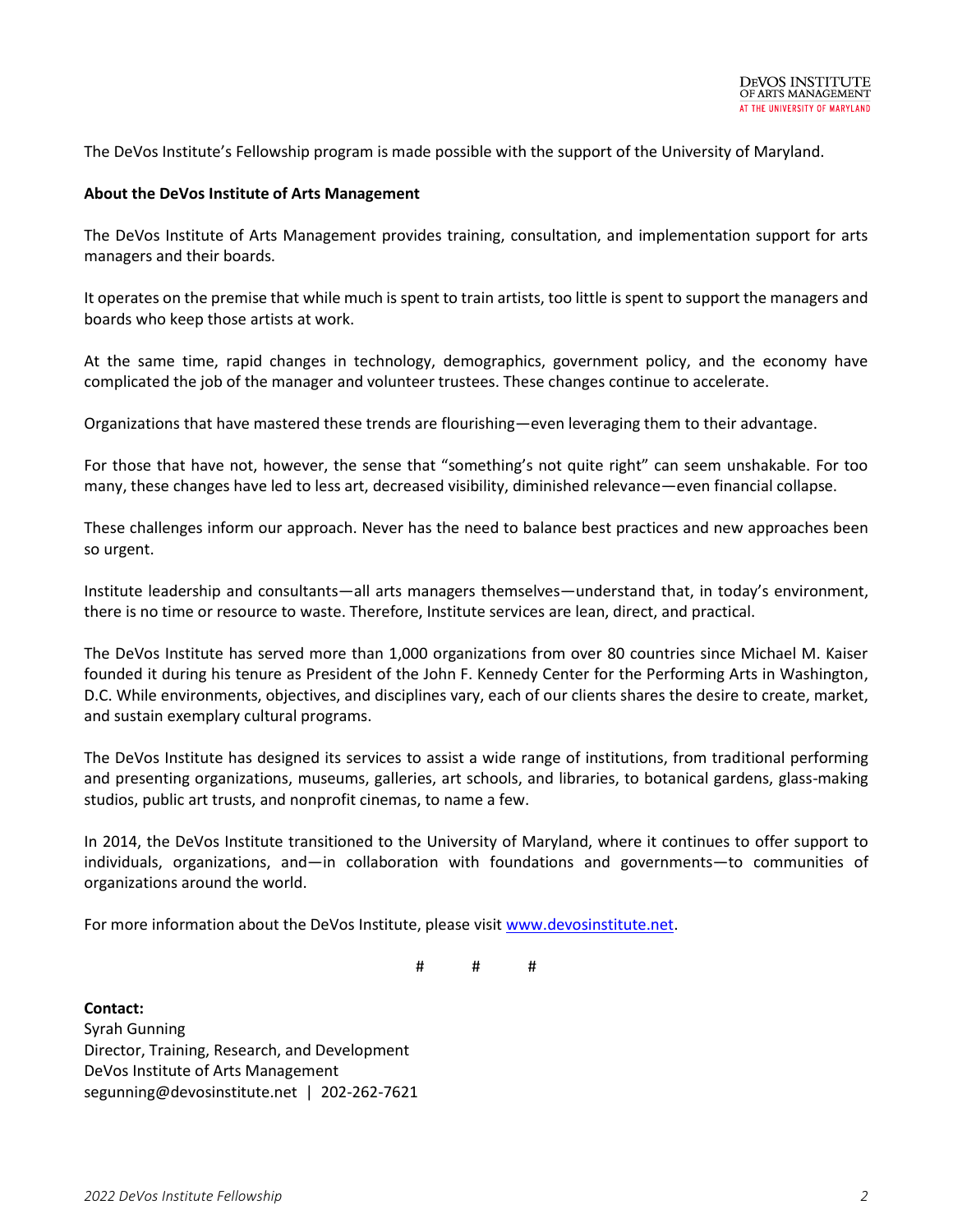

## **2024 Fellowship Cohort Will complete the First Year of the Three-Year Program in 2022**

| <b>Name</b>                      | <b>Position</b>                       | Organization                                      | City                             | Country       |
|----------------------------------|---------------------------------------|---------------------------------------------------|----------------------------------|---------------|
| Alexis Spieldenner               | Co-Founder & Executive<br>Director    | Bravo Niagara! Festival of<br>the Arts            | Niagara-on-the-<br>Lake, Ontario | Canada        |
| Emmanuel Paul Ng                 | Partnerships & Development<br>Manager | Singapore Repertory<br>Theatre                    | Singapore                        | Singapore     |
| Jorge Silva                      | Executive Director                    | The Neo-Futurists                                 | Chicago,<br><b>Illinois</b>      | United States |
| María Catalina Prieto<br>Vásquez | Deputy Director, Programming          | Orquesta Filarmónica de<br>Medellín               | Medellín                         | Colombia      |
| Scott Watson                     | Director of Cultural Affairs          | City of Charleston, Office of<br>Cultural Affairs | Charleston,<br>South Carolina    | United States |
| Sydnie Liggett                   | Executive Director                    | A.I.M. by Kyle Abraham                            | Brooklyn,<br>New York            | United States |

#### **2024 Fellows, who will begin their First of the Three-Year Program in 2022:**

#### **Alexis Spieldenner Niagara-on-the-Lake, Ontario, Canada**

1 st Year, 2024 Cohort Co-Founder and Executive Director, Bravo Niagara! Festival of the Arts [www.bravoniagara.org](http://www.bravoniagara.org/)



Alexis Spieldenner is Co-Founder and Executive Director of Bravo Niagara! Festival of the Arts based in Niagara-on-the-Lake, Ontario. Driven by an entrepreneurial spirit and lifelong love of music, she launched Bravo Niagara! in 2014 upon graduation from Duke University. A mother-daughter-led nonprofit charitable organization founded by "two women dreamers" (Toronto Star), Bravo Niagara! produces and presents transformative artistic performances featuring leading Canadian and international artists in the Niagara region. Born in the US and now based in Canada, Alexis brings a unique binational perspective to her work with Bravo Niagara! and strives to contribute to Niagara's rich cultural landscape and role as an international destination for the arts.

As executive producer of Bravo Niagara!'s annual Voices of Freedom Festival, Alexis is committed to fostering intercultural dialogue and celebrating diversity through the arts. In recognition of the United Nations International Decade for People of African Descent, the inaugural 2015 festival illuminated Niagara's history as a terminus of the Underground Railroad and was endorsed by the UNESCO Slave Route Project. The Voices of Freedom Festival has since developed into an important platform for amplifying underrepresented voices and histories through inspiring performances enriched with educational outreach initiatives. Alexis is the recipient of the 2016 Lincoln M. Alexander Award, presented by the Lieutenant Governor of Ontario, which recognizes young leaders for their efforts to end racial discrimination and promote positive social change. She holds a bachelor's degree in International Comparative Studies from Duke University, where she graduated with high distinction.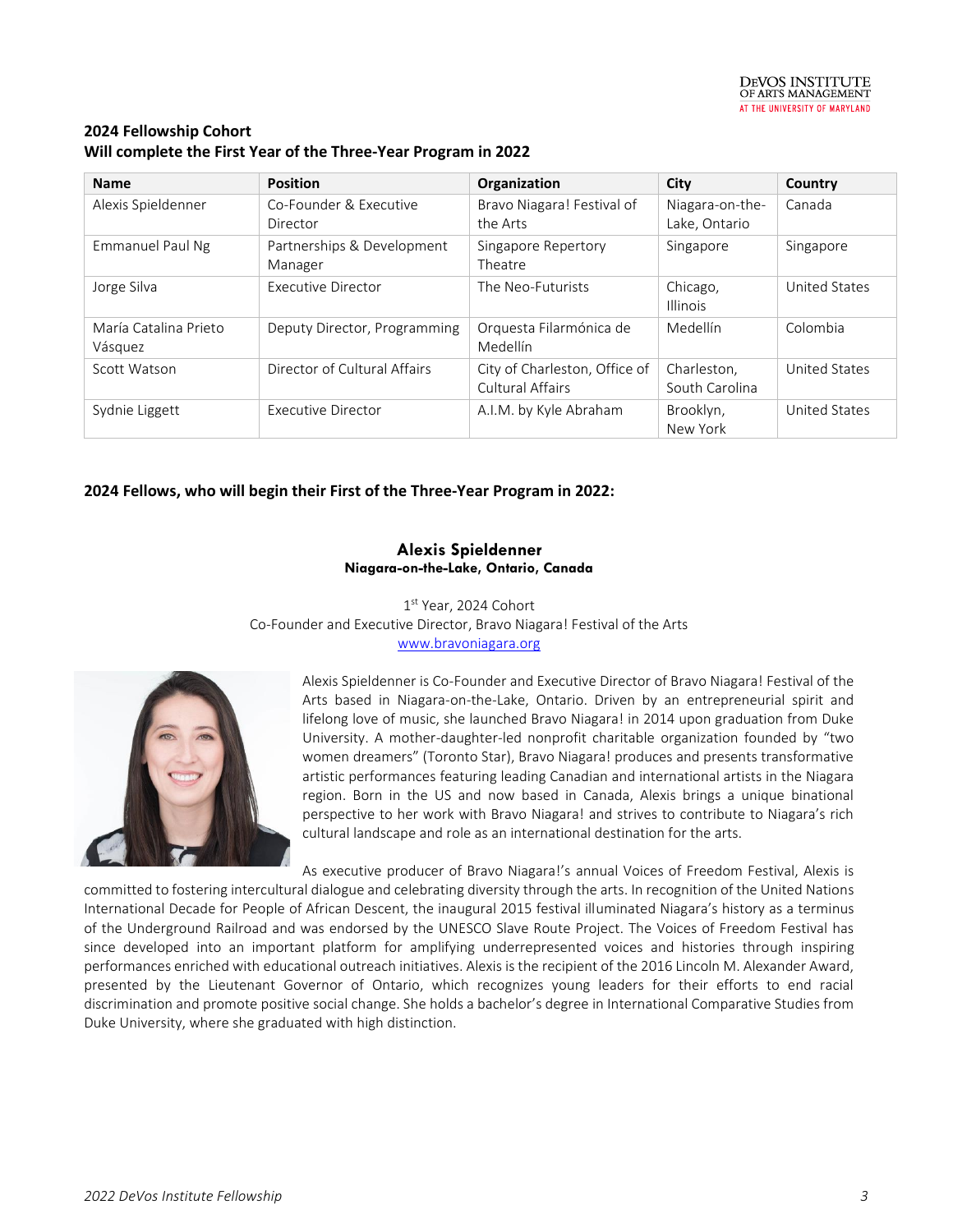

#### **Emmanuel Paul Ng Singapore**

1 st Year, 2024 Cohort Partnerships & Development Manager, Singapore Repertory Theatre [www.srt.com.sg](http://www.srt.com.sg/)



Emmanuel Paul Ng is the head of Partnerships & Development at Singapore Repertory Theatre (SRT). Founded in 1993, SRT is one of the leading English language theatre producers and presenters in Asia. SRT's repertoire ranges from original musicals to critically acclaimed plays and the popular Shakespeare in the Park series. SRT was the first Singaporean theatre company on Broadway in 1998 as Associate Producer of *Golden Child*, which earned three Tony Award nominations. SRT is one of the biggest producers of children's theatre in Southeast Asia and impacts thousands of students, teachers, and children through world class arts-integrated learning programmes.

As an arts manager, Emmanuel is passionate about using the arts to enrich society. He drives initiatives such as the Student Education Fund which enables over 3,000 underprivileged students to access the holistic benefits of theatre annually; SRT's ACCESS agenda which spearheads industry change to make the arts accessible to people with different needs; and

leveraging on a strong season to address various societal issues including cyberbullying and youth suicide through the arts.

Emmanuel holds a Master of Science, International Relations from University of Amsterdam and a Bachelor of Arts, Political Science from National University of Singapore. He has devoted over a decade of his life to shaping young minds through coaching the skills of competitive debate.

#### **Jorge Silva Chicago, Illinois, United States**

1 st Year, 2024 Cohort Managing Director, The Neo-Futurists <https://neofuturists.org/>



Jorge Silva is a writer/performer, producer, and the Managing Director for The Neo-Futurists in Chicago, Illinois. Silva was previously the Producing Coordinator for the Goodman Theatre serving as the producing liaison for community engagement projects and the curator for artistic programming. He earned a dual degree in Government and Theatre (Advanced Undergraduate Theatre Program) at Cornell University's College of Arts & Sciences. He is currently a Neubauer Civic Scholar and MBA Candidate at The University of Chicago Booth School of Business.

He previously served as the Production Manager for the Smithsonian Institution's Discovery Theater in Washington, D.C. and as a founding teaching artist for the District of Columbia Public Schools' in-school arts education program, 'Tools of Discovery.' Silva was also a deviser with the interactive theatre company dog & pony DC and was a part of a collective that

developed the socially conscious, trilingual (English, Spanish, and American Sign Language) experimental works Toast and Squares. Silva is also an Artistic Affiliate with Teatro Travieso in Wooster, Ohio.

Silva is also a freelance writer and essayist. His works have been featured in the online magazine Scout & Birdie, Junior Varsity, Pivot Arts: Voting Rights, Salonathon, Hot Kitchen Collective, National Cool Shorts, The LIVINGroom, Story District [in DC], Prop Thtr, and THE ARROW with The Neo-Futurists. Silva has been nominated for a Chicago Latino Network Award and several Alliance for Latinx Theatre Artists of Chicago Awards.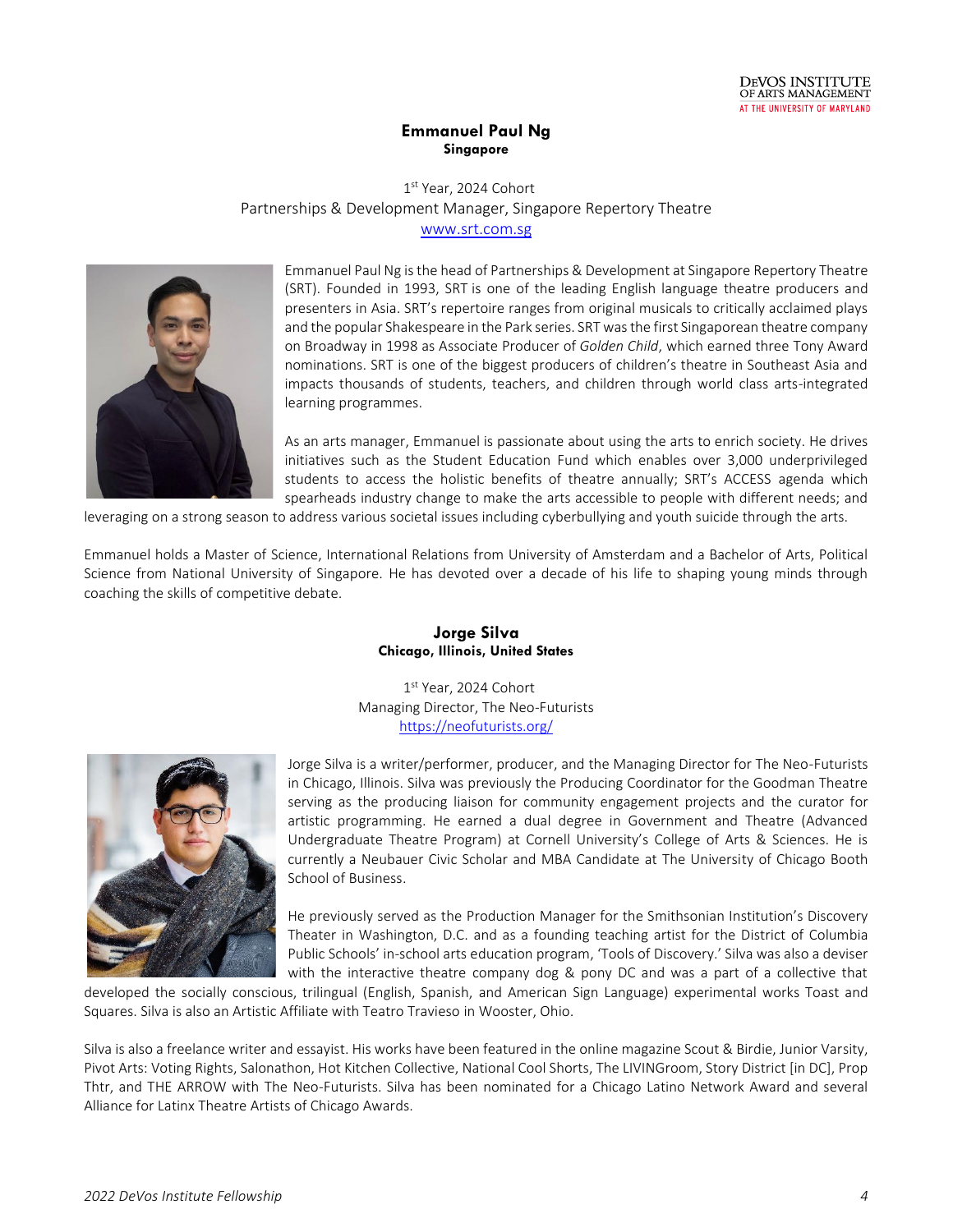

Outside of theatre, Silva is an Affinity Group Leader for the Daniel Murphy Scholarship Fund's mentoring program and, similarly, is a Career Coach with the The Posse Foundation: Chicago. He is a Lecturer at the School of the Art Institute of Chicago's Writing Program and an advisor for graduate projects. Notably, Silva was a featured speaker at Latinos Progresando's flagship community event, [MEX talks](https://www.youtube.com/watch?v=2JFo7qxtzNw) [2018], and continues to serve as a member of the event's Host Committee.

#### **María Catalina Prieto Medellin, Columbia**

1 st Year, 2024 Cohort Deputy Director, Programming, Medellin Philharmonic Orchestra <https://filarmed.org/>



María Catalina Prieto is Programming Director of the Medellin Philharmonic Orchestra, the only privately-run self-sustainable professional Orchestra in Colombia where she is in charge of the artistic programming of the Orchestra as well as the Research & Development, Education, Outreach, and Production Departments. She has led the creation of new programs such as the Education Program in different rural areas of the Department; the Coro Reconciliación, a choir made of former participants of the Colombian armed conflict; Música por la vida, a program that brings music to the hospitals; as well as the collaboration with soloists from the Top 5 Orchestras of the world according to Gramophone Magazine.

Before moving to Medellin, she worked at the Bogota Philharmonic Orchestra where she helped create the youth orchestras system providing a first income for approximately 200 talented young musicians and singers aged 18-26, as well as the education program that now benefits more than 20,000 kids and youth from all over the city with music education.

Previous experiences include serving as Cultural Affairs Specialist at the United States Embassy in Colombia where she developed several programs such as Tu Voz Cuenta, a joint venture with USAID and NAS to use Hip Hop as a tool to address gangs and illegal groups recruitment with at-risk youth in eleven cities across the country. She has also worked as General Manager of the America Cantat 7 Festival and at the International Center for Choral Music where she worked as project manager for the World Youth Choir, Namur en chœurs and several other choir-related multicultural projects.

María Catalina received a Bachelor in Music for Universidad de los Andes as well as a Master in Arts Administration from Barcelona University and a Certificate in Corporate Social Responsibility from EAN University in Bogotá, Colombia.

#### **Scott Watson Charleston, South Carolina, United States**

1 st Year, 2024 Cohort Director of Cultural Affairs, City of Charleston [www.charleston-sc.gov/198/Office-of-Cultural-Affairs](http://www.charleston-sc.gov/198/Office-of-Cultural-Affairs)



Scott Watson is an arts and communications professional with over twenty-five years' experience producing and advancing public appreciation of cultural events, having worked in close coordination with artists and arts organizations across a range of disciplines and scale.

As Director of Cultural Affairs for the City of Charleston, Scott leads a team of nine full‐time employees charged with producing large‐scale events (Piccolo Spoleto, MOJA Arts Festival), facilitating citywide public celebrations (Holiday Magic in Historic Charleston), and managing ongoing initiatives that enrich the community's quality of life (Charleston Farmers Market, City Gallery at Waterfront Park). The Office of Cultural Affairs additionally serves as an advocate and resource for regional arts constituents, and publishes a comprehensive online and print calendar to cultural attractions in Charleston. A member